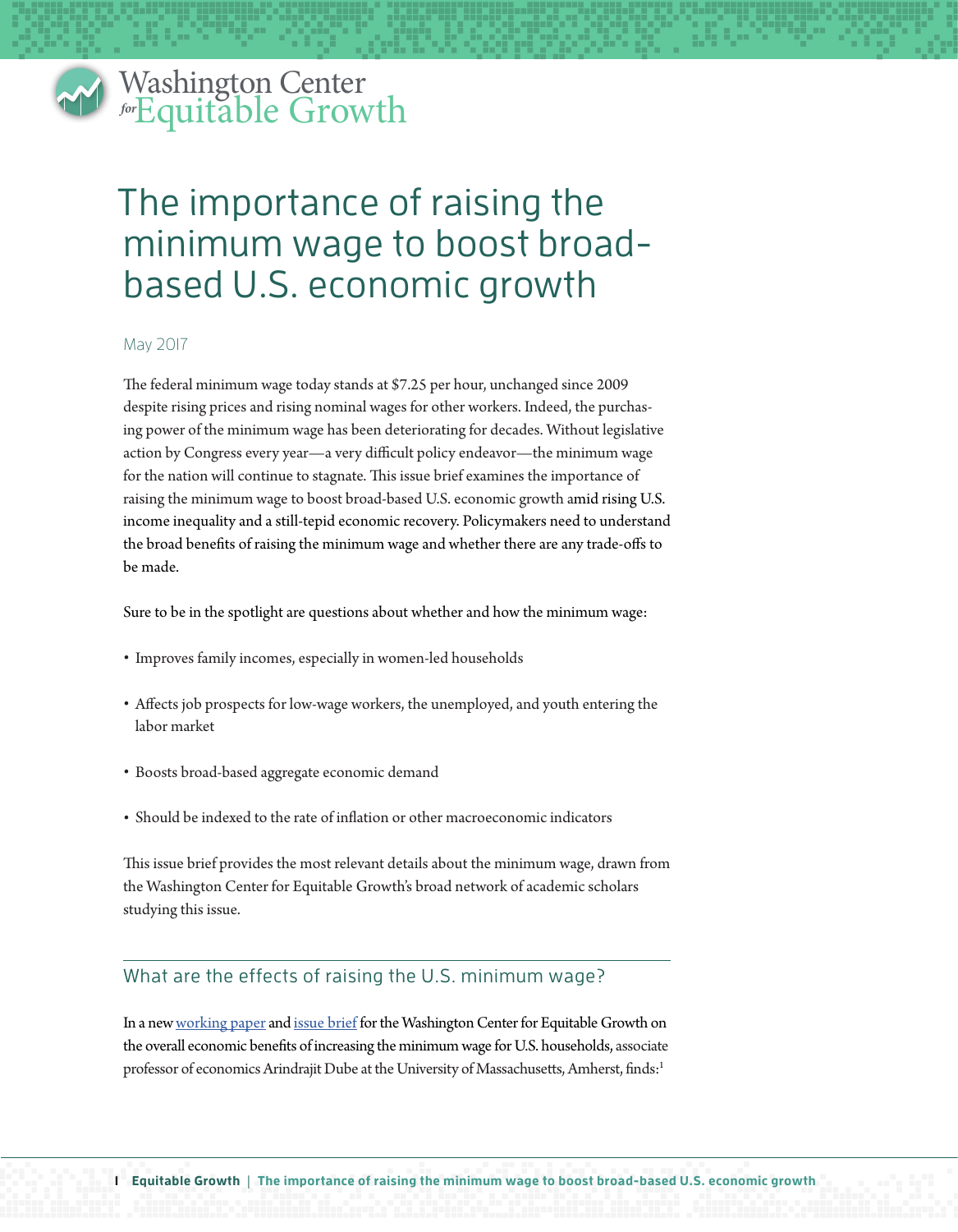*robust evidence that higher minimum wages lead to increases in incomes among families at the bottom of the income distribution, and that these wages reduce the poverty rate. A 10 percent increase in the minimum wage reduces the nonelderly poverty rate by about 5 percent. At the same time, I find evidence for some substitution of government transfers with earnings, as evidenced by the somewhat smaller income increases after accounting for tax credits such as the Earned Income Tax Credit and noncash transfers such as Supplemental Nutrition Assistance Program. The overall increase in post-tax income is about 70 percent as large as the increase in pretax income.* 

Dube concludes that a "substantial increase in the federal minimum wage can play an important role in reducing poverty and raising family incomes in the United States at the bottom of the income ladder while reducing the use of public assistance." He notes that "the loss in cash and noncash transfers and tax credits among those who would benefit the most from minimum wage increases is likely to dampen some of the benefits, especially among those around the poverty line, yet the resulting public savings could be ploughed back into further shoring up the safety net—in turn further increasing the complementarity between minimum wages and income support for raising the incomes of families at the bottom of the income ladder."

Dube says "these findings are consistent with some individuals losing eligibility for benefits as a result of increased income." He notes that "typically, eligibility for supplemental nutrition assistance, for example, requires income to be less than 130 percent of the federal poverty threshold, which for this population binds just under the 15th percentile. On average, those in the bottom quartile of the income distribution can expect an approximately \$525 increase in annual income from the minimum-wage policy; the gains are largest around the 15th percentile." (See Figure 1.)

#### **FIGURE 1**



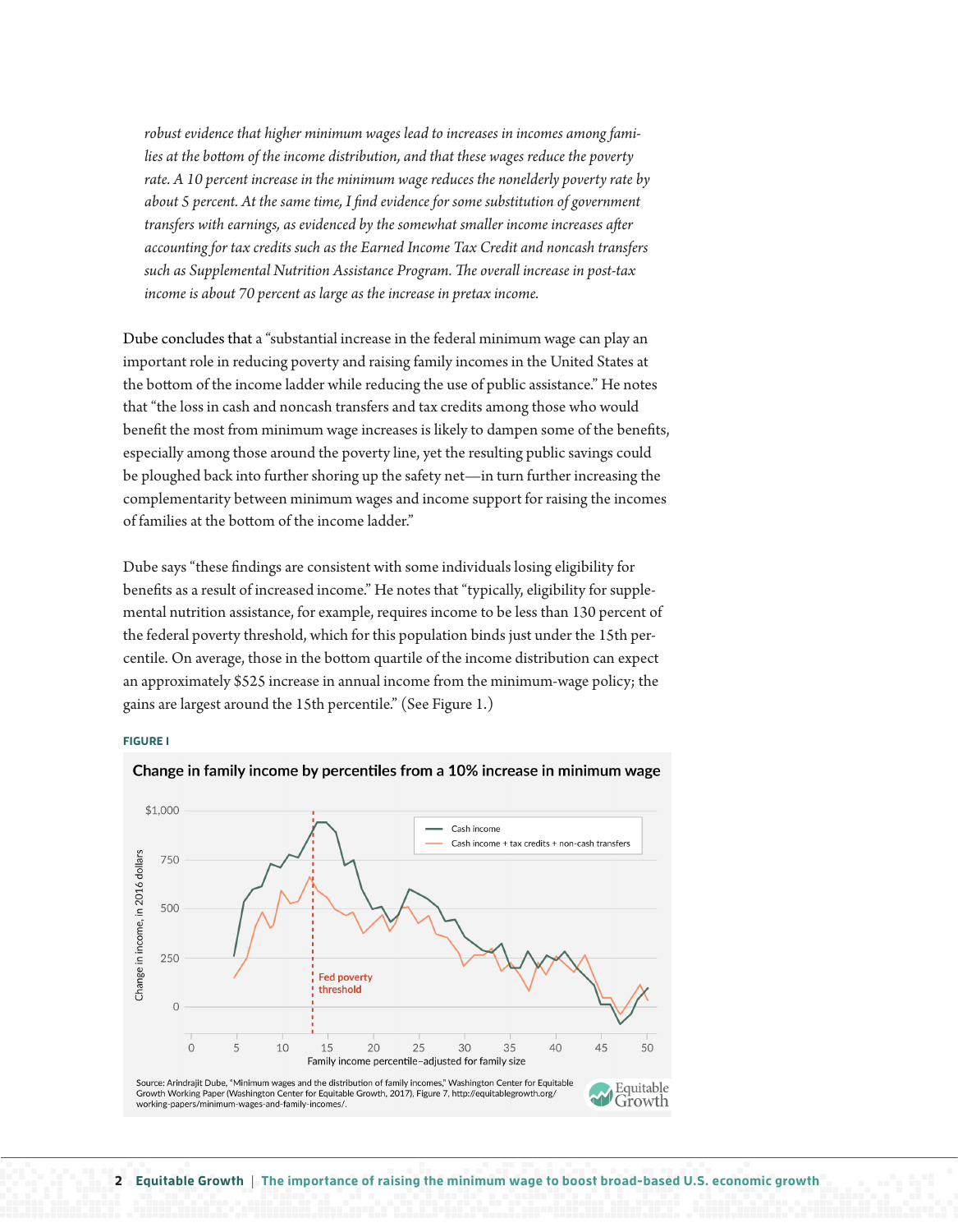Many U.S. households rely on the incomes of women, especially those headed by single mothers. A recent study by economists David Autor of the Massachusetts Institute of Technology (and a member of Equitable Growth's [Research Advisory Board\)](http://equitablegrowth.org/about/#eg-research-advisory-board), Alan Manning of the London School of Economics, and Christopher Smith of the Federal Reserve Board examines all state and federal minimum wage increases from 1979 through 2012, and measures the effect of the raises at each point of the wage distribution.2 One key piece of their findings is that because women are generally paid less than men—and therefore fall closer to the bottom of the wage spectrum—the minimum wage has larger effects on female wage inequality. For wage inequality among women, Autor, Manning, and Smith find that the minimum wage had particularly strong consequences. Between 1979 and 2012, the declining minimum wage was responsible for 48 percent of the increase in female wage inequality between the bottom and middle of the wage distribution. (See Figure 2.)

#### **FIGURE 2**



Women are hit particularly hard by anomalies in pay in industries where tipped pay is prevalent such as the restaurant industry. These industries boast many working mothers. Sylvia A. Allegretto, an economist and co-chair of the Center on Wage and Employment Dynamics at the Institute for Research on Labor and Employment at the University of California, Berkeley, wrote [an essay](http://equitablegrowth.org/labor-markets/two-and-a-half-decades/) for Equitable Growth about the vagaries of the minimum wage for tipped employees. $^3$  In it, she shows that tipped workers are overwhelming female who typically earn low wages. They also have few workplace benefits, live disproportionately in poverty, and experience high rates of sexual harassment. One overall finding about the difference in the regular minimum wage and the lower tipped minimum wage illustrates the problem at hand. (See Figure 3.)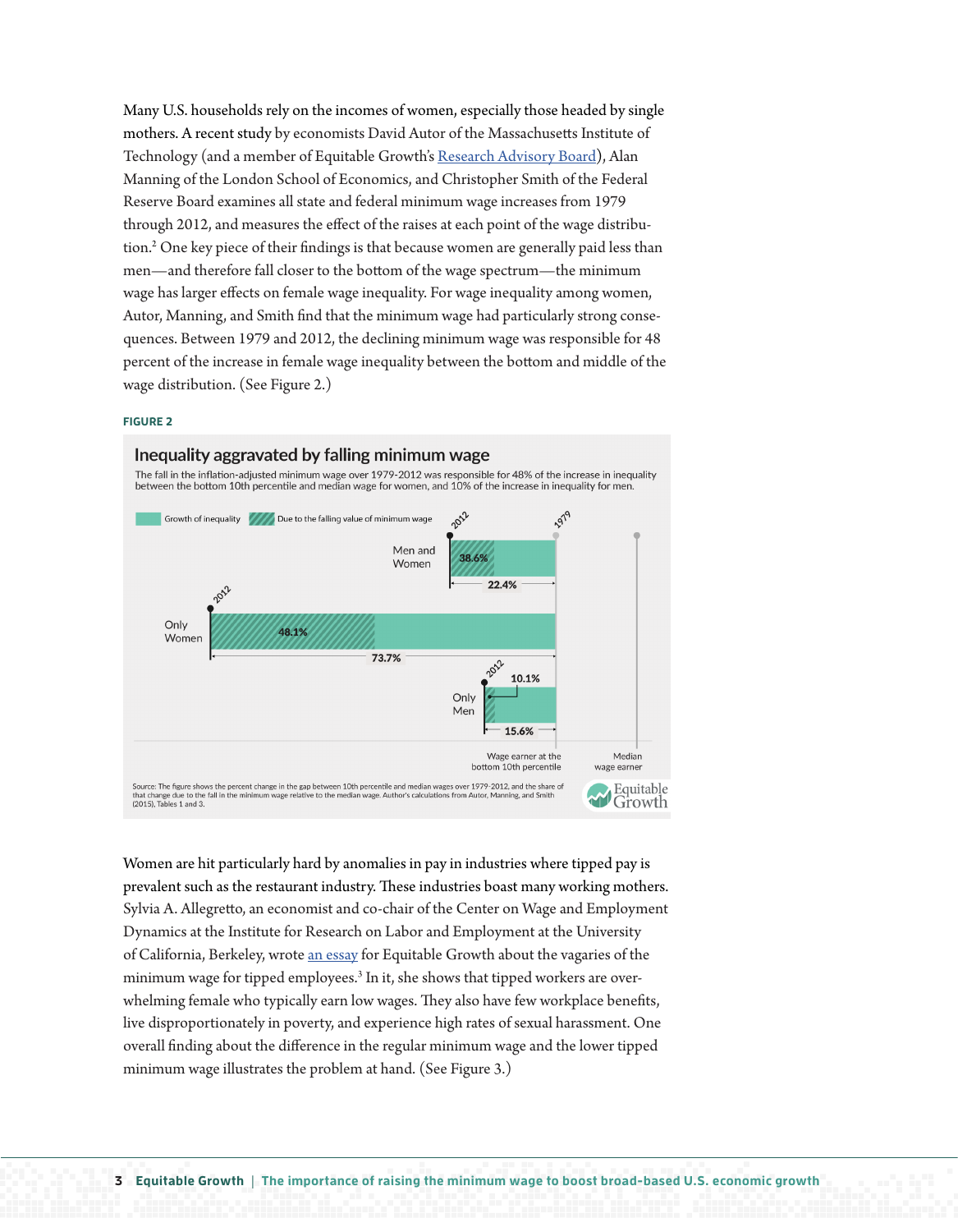#### **FIGURE 3**

Real value of the federal minimum and subminimum wage, 1966-2016 2016 dollars, adjusted using the CPI-RS. Tip credit shows the difference between the regular min. wage and the subminimum wage



## A case study of the minimum wage and tipped restaurant employees

The restaurant industry, of course, is very much a minimum-wage paying industry. It also is an important source of job growth. T. William Lester, an assistant professor in the Department of City and Regional Planning at the University of North Carolina, Chapel Hill, [notes that](http://equitablegrowth.org/research-analysis/the-consequences-of-higher-labor-standards-in-full-service-restaurants/) full-service restaurants in the United States added 811,700 jobs nationally between the end of the Great Recession and October 2015, outpacing overall private-sector job growth by nearly 7 percent.<sup>4</sup> What's more, this trend is expected to continue, as jobs in food-service occupations are projected to grow faster than the overall labor market through 2030.

Lester, a 2014 Equitable Growth grantee, noted in [his working paper](http://equitablegrowth.org/equitablog/inside-monopsony-employer-responses-higher-labor-standards-full-service-restaurant-industry/) that the restaurant sector is a useful harbinger for the predominant labor-market conditions that policymakers can expect going forward—namely the proliferation of low-wage jobs in service industries directly affected by the minimum wage.<sup>5</sup> His research into full-service restaurants' wage and hiring practices in San Francisco finds that higher labor standards led to greater "wage compression" in specific occupations within the restaurant industry—meaning that employers had less "wiggle room" to offer slightly higher wages to cooks or dishwashers or food servers or bartenders.

Concurrent with this wage compression was a rise in professional standards, as employers sought to hire and keep already well-trained workers at higher wages and with expanded benefits. Both developments reduced turnover and attracted more professional employees who maintained a high level of customer service.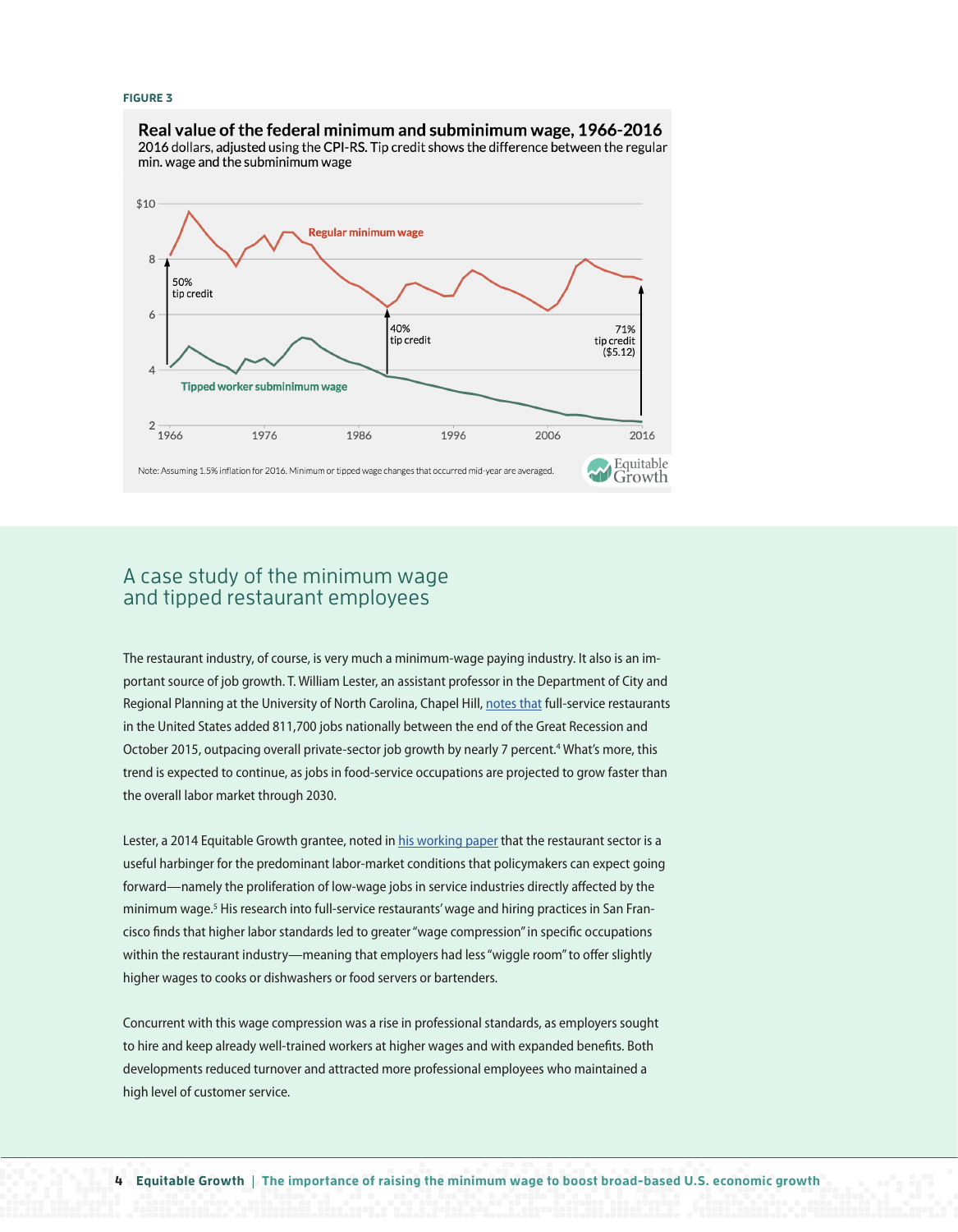Former Equitable Growth economist Ben Zipperer trained his eye on the impact of the minimum wage on youth employment. In a [working paper,](http://equitablegrowth.org/working-papers/credible-research-designs-for-minimum-wage-studies/) he and his co-authors examine one group of low-wage workers—teenagers—whose hourly wages are significantly raised by minimum-wage increases.<sup>6</sup> They note that a common objection to raising minimum wages is that doing so will reduce the employment opportunities of low-skilled workers such as teenagers. They show, however, that some studies find negative effects of the minimum wage on teen employment because they fail to control for other economic factors that independently reduced employment around the time of a minimum-wage increase. After controlling for these factors, they demonstrate that the large negative effect on teen employment disappears.

Zipperer and his co-authors note that economists have developed a large body of research comparing the labor-market outcomes in states that raise their minimum wage versus those that don't. Yet a naive comparison of these two groups of states can lead to misleading conclusions because the variation of state-level minimum-wage policies is not random (which is ideal for assessing the impact of government policies) and is instead geographically concentrated. (See Figure 4.)

#### **FIGURE 4**



Zipperer and his co-authors show that this map divides states into two groups: states with high average minimum wages and states with low average minimum wages during the 1979–2014 period. States that have high minimum wages were more likely to have been raising their respective wage floors above the federal floor. States with low minimum wages typically followed federal policy. This difference is clearly region-specific.

This clustering of minimum-wage policies within regions of the country is an obstacle for credible research on the minimum wage because comparing the employment of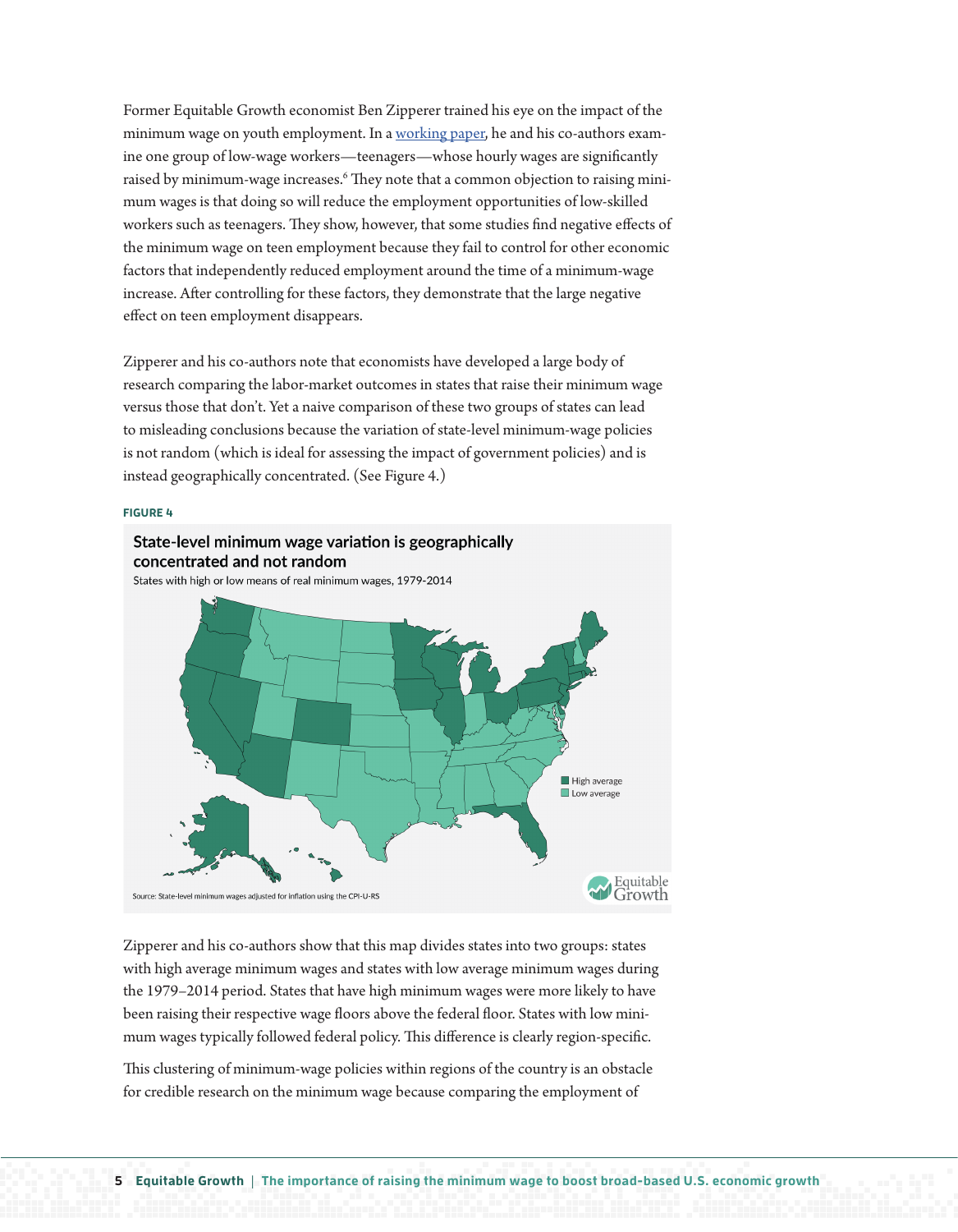minimum-wage raising and nonraising states effectively compares regions such as the Northeast versus the South. Employment patterns differ in these regions because of a host of economic and political reasons not affected by the minimum wage. High minimum-wage states, for example, also boast higher unionization rates and experienced smaller declines in unionization over the past three decades.

Zipperer in 2015 also did an analysis of how raising the minimum wage ripples through [the workforce.](http://equitablegrowth.org/research-analysis/raising-minimum-wage-ripples-workforce/)<sup>7</sup> In it, he says that "although the minimum wage enhances the bargaining power of many low-wage workers, an increased minimum wage's effectiveness in doing so dissipates as it spreads across the wage spectrum, essentially disappearing for middleclass wage earners." This ripple effect, he says, "has important implications for wage inequality among workers in the United States." (See Figure 5.)

#### **FIGURE 5**



## How policymakers should think about unemployment and the minimum wage

Policymakers need to ask whether the ongoing debate about raising the minimum wage and any resulting job losses is misplaced. David Howell, a professor of economics and public policy and director of the doctoral program in public and urban policy at The New School, [argues persuasively](http://equitablegrowth.org/research-analysis/the-misplaced-debate-about-job-loss-and-a-15-minimum-wage/) that the stalemated academic debate about the minimum wage and any job losses whatsoever ignores the net benefits of raising the minimum wage.8 Howell, an Equitable Growth 2014 academic grantee, notes that "when the criterion for raising the minimum wage is concerned only with the cost side of an increase, the costs of some predicted job losses are all that matters." But his research, and that of others he points to in his [working paper](http://equitablegrowth.org/working-papers/whats-right-minimum-wage-reframing-debate-no-job-loss-minimum-living-wage/) for Equitable Growth, highlights that "there are obviously benefits to raising the legal wage floor that should be counted and compared to the costs."9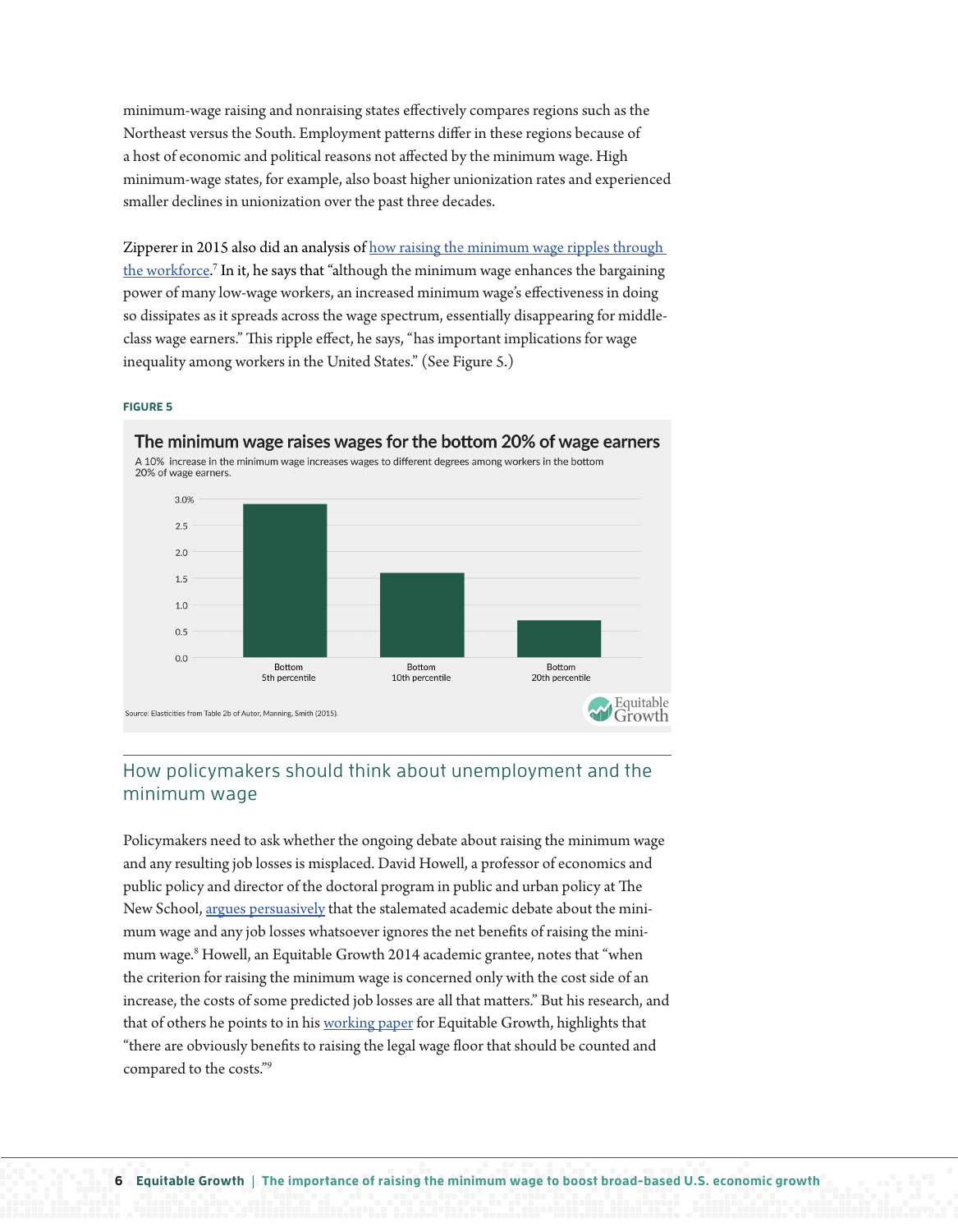Howell points out that workers receiving wage increases as a result of a rise in the minimum wage benefit directly either because they are earning between the old minimum wage and the new one or because they earn a bit above the new minimum wage since employers increase wages to maintain wage differentials among workers by skill or seniority. The benefits are also evident for taxpayers, he says, because a much higher minimum wage means there is less need for means-tested government programs such as the Earned Income Tax Credit and Supplemental Nutrition Assistance Program for working families.

"If we really care about maximizing employment opportunities, then we should not hold a decent minimum wage hostage to the no-job-loss standard," says Howell. "Rather, we should put a much higher priority on full-employment fiscal and monetary macroeconomic policy, minor variations of which would have massively greater employment effects than even the highest statutory wage floors that have been proposed."

Indeed, Howell argues, "it's worthwhile to look at the experiences of other advanced economies of the world." In another analysis for Equitable Growth, he looks at [lessons](http://equitablegrowth.org/research-analysis/the-employment-effects-of-a-much-higher-u-s-federal-minimum-wage-lessons-from-other-rich-countries/)  [from other rich countries](http://equitablegrowth.org/research-analysis/the-employment-effects-of-a-much-higher-u-s-federal-minimum-wage-lessons-from-other-rich-countries/).<sup>10</sup> He examines an array of data to show that the United States is at the low end of the minimum-wage level in terms of the median wage and purchasing power, pointing in particular to the purchasing power of a McDonald's Corp. restaurant employee in select advanced countries. (See Figure 6.)

#### **FIGURE 6**



Starting pay at McDonald's reflects the national minimum wage across rich countries The national statutory minimum wage and starting crewmember pay at McDonald's restaurants in seven countries, 2014

He concludes this research with the finding that "properly designed and implemented, much higher living standards are possible for working families in the United States by setting the federal minimum wage far above the current level of \$7.25 without affecting overall employment opportunities for minimum-wage workers."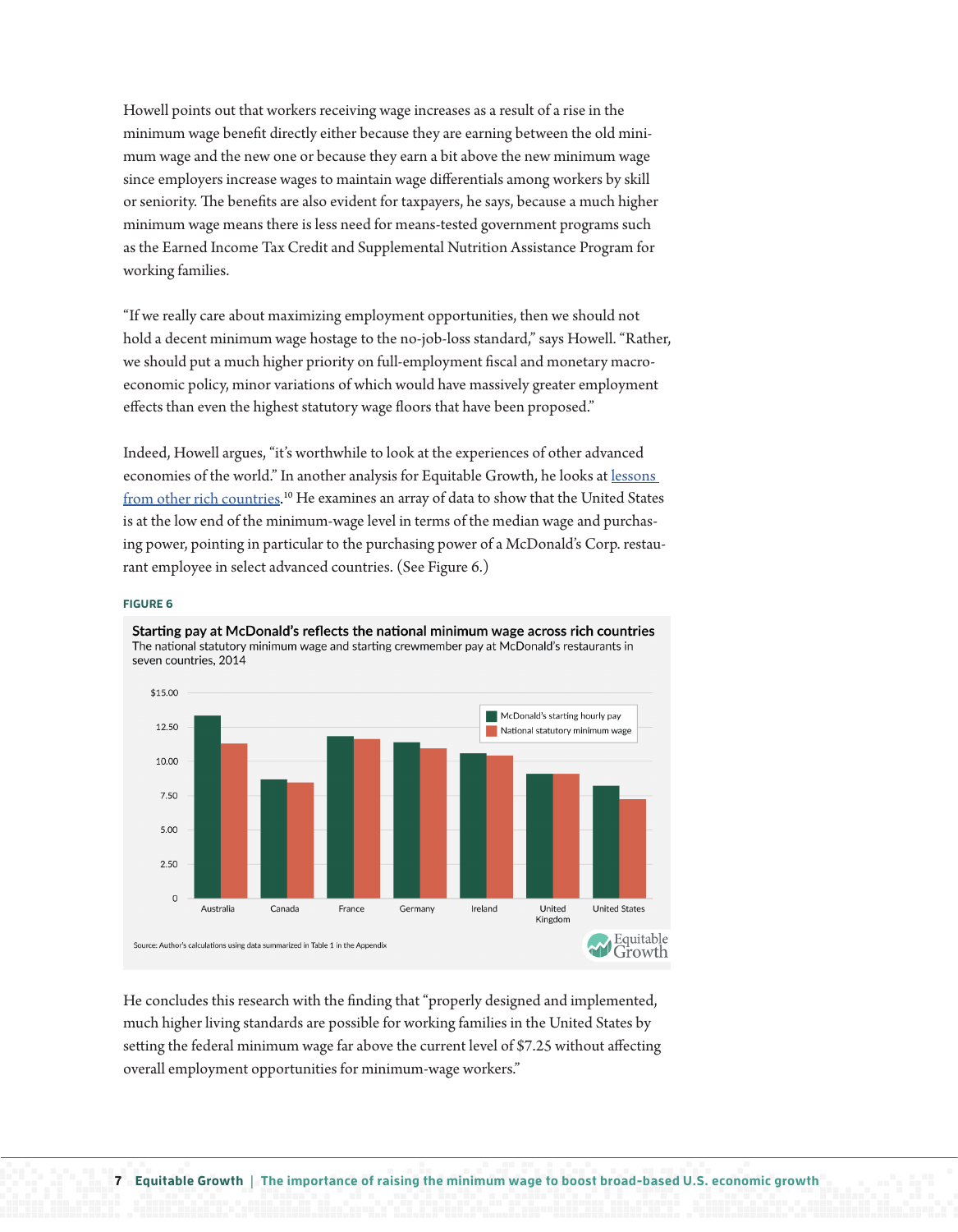## How would indexing the minimum wage affect hourly workers?

Zipperer notes that "economic research on the minimum wage shows that between 1979 and 2012, more than 38 percent of the rise in inequality between the wage paid to the 10th percentile wage (the bottom 10 percent of U.S. workers earn this wage or less) and the [median](http://equitablegrowth.org/research-analysis/raising-minimum-wage-ripples-workforce/) wage is due to the minimum wage failing to keep up with the median [wage](http://equitablegrowth.org/research-analysis/raising-minimum-wage-ripples-workforce/)."<sup>11</sup> By indexing the minimum wage to the median wage, he argues that policymakers would "help prevent widening disparities between those at the bottom and the middle of the wage distribution."

Importantly, wage indexing allows the minimum wage to rise in ways that the labor market can easily accommodate. Indexing the minimum wage to the general wage level means that roughly the same proportion of workers will earn the minimum wage year after year when the minimum wage rises, says Zipperer. As long as underlying wage inequality does not change too much, fixing the distance between the minimum and median wage will keep constant the share of workers earning at or near the minimum wage.

Because a regularly indexed minimum-wage increase will not substantially alter the share of workers earning the minimum wage, employers will more easily adjust to these indexed increases than they would to the irregular and larger increases typical of the current federal procedure and many of the state and local procedures, Zipperer says. Indexing to the median wage would require employers to raise wages for roughly the same proportion of their employees each year, whereas failing to index typically results in employers being required to raise wages for a much larger share of their workforces on less predictable basis. Here's how indexing the minimum wage to the median wage—or alternatively to the rate of inflation—would guarantee minimum-wage increases every year. (See Figure 7.)

#### **FIGURE 7**

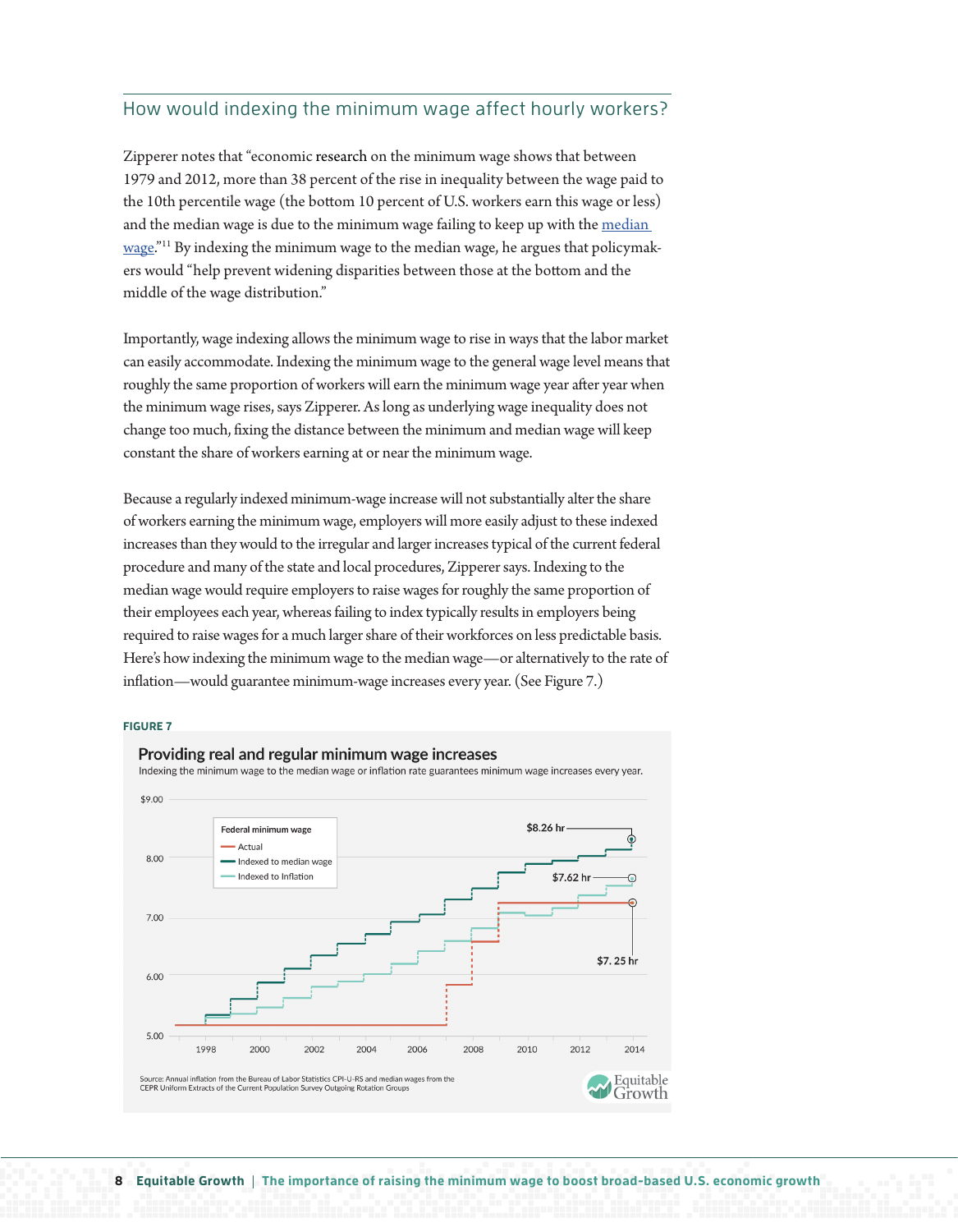## Conclusion

[In testimony](http://equitablegrowth.org/economic-stability/understanding-the-minimum-wage-and-income-inequality-and-economic-growth/) by Equitable Growth Executive Director and Chief Economist Heather Boushey before the U.S. Senate Committee on Health, Education, Labor, and Pensions on "From Poverty to Opportunity: How A Fair Minimum Wage will Help Families Succeed," Boushey pointed out the three overarching benefits of raising the minimum wage:<sup>12</sup>

- It would reduce poverty. According to various economic estimates, raising the minimum wage would lift millions of working families out of poverty.
- It would help family breadwinners support their children. The typical minimum-wage earner brings in half of their family's income. Congress should also take care to make sure that other benefits for low-wage workers provide a full package for low-wage workers and their families, as families will also need help with access to affordable and quality health care, childcare, and housing, even at a higher minimum wage.
- It would deliver positive economic effects above and beyond lowering the poverty rate. Economic research points to the conclusion that a higher minimum wage does not cause greater unemployment, boosts productivity, and addresses the growing problem of rising income inequality.

Boushey concluded her testimony by noting that "the minimum wage is not a silver bullet in the fight against poverty [yet] any effort to reduce poverty and increase economic mobility at the bottom rungs of the income ladder into the middle class needs to include an increase in the minimum wage." She said that, "the weight of economic research shows that raising the minimum wage would reduce poverty and work in tandem with other poverty-reducing programs to promote income mobility from the bottom up. In the largest economy on the planet, we need to work harder to reduce poverty. Increasing the minimum wage needs to be part of that effort."

### Endnotes

- 1 Arindrajit Dube, "Minimum wages and the distribution of family incomes." Working Paper (Washington Center for Equitable Growth, 2017); Arindrajit Dube, "Minimum wages and the distribution of family incomes in the United States" (Washington: Washington Center for Equitable Growth, 2017).
- 2 David H. Autor, Alan Manning, and Christopher L. Smith, "The Contribution of the Minimum Wage to US Wage Inequality over Three Decades: A Reassessment," *American Economic Journal: Applied Economics* 8 (1) (2016): 58–99.
- 3 Sylvia Allegretto, "Two and a half decades: Still waiting for change" Washington Center for Equitable Growth, October 31, 2016, available at http://equitablegrowth.org/labormarkets/two-and-a-half-decades/.
- 4 T. William Lester, "The consequences of higher labor standards in full service restaurants" (Washington: Washington Center for Equitable Growth, 2016).
- 5 T. William Lester, "The Consequences of Higher Labor Standards in Full Service Restaurants." Working Paper (Washington Center for Equitable Growth, 2016).
- 6 Sylvia Allegretto and others, "Credible research designs for minimum wage studies." Working Paper (Washington Center for Equitable Growth, 2016).
- 7 Ben Zipperer, "How raising the minimum wage ripples through the workforce" (Washington: Washington Center for Equitable Growth, 2015).
- 8 David Howell, "The misplaced debate about job loss and a \$15 minimum wage" (Washington: Washington Center for Equitable Growth, 2016).
- 9 David Howell, Kea Fiedler, and Stephanie Luce, "What's the right minimum wage? Reframing the debate from 'no job loss' to a 'minimum living wage'" Working Paper (Washington Center for Equitable Growth, 2016).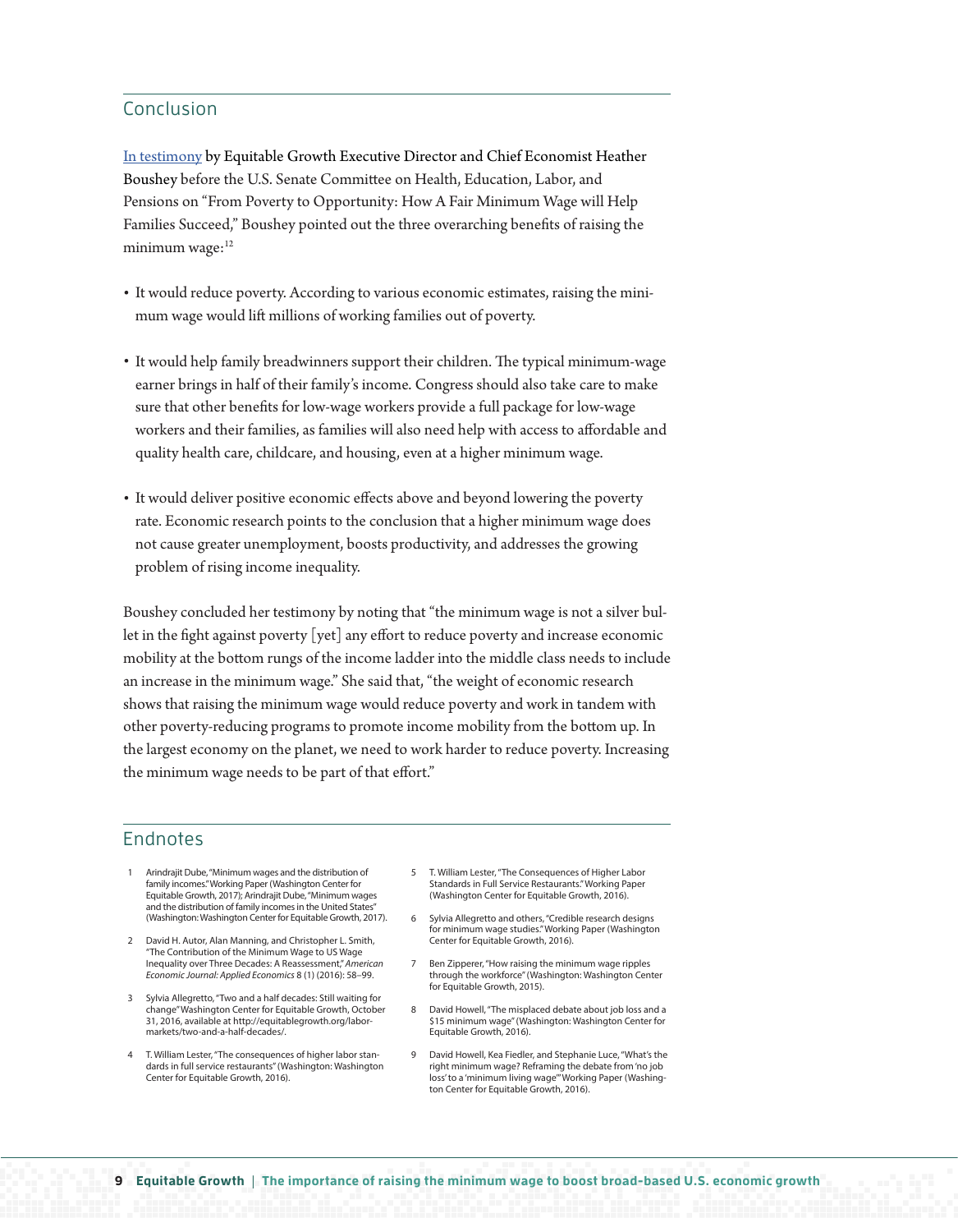- 10 David Howell, "The employment effects of a much higher U.S. federal minimum wage: Lessons from other rich countries" (Washington: Washington Center for Equitable Growth, 2016).
- 11 Zipperer, "How raising the minimum wage ripples through the workforce"; Autor, Manning, and Smith "The Contribu-tion of the Minimum Wage to US Wage Inequality over Three Decades: A Reassessment."
- 12 Heather Boushey, "Understanding how raising the federal minimum wage affects income inequality and economic growth," Testimony before the U.S. Senate Committee on Health, Education, Labor, and Pensions, "From Poverty to Opportunity: How A Fair Minimum Wage will Help Families Succeed," March 12, 2014, available at [http://equitable](http://equitablegrowth.org/economic-stability/understanding-the-minimum-wage-and-income-inequality-and-economic-growth/)[growth.org/economic-stability/understanding-the-mini](http://equitablegrowth.org/economic-stability/understanding-the-minimum-wage-and-income-inequality-and-economic-growth/)[mum-wage-and-income-inequality-and-economic-growth/.](http://equitablegrowth.org/economic-stability/understanding-the-minimum-wage-and-income-inequality-and-economic-growth/)